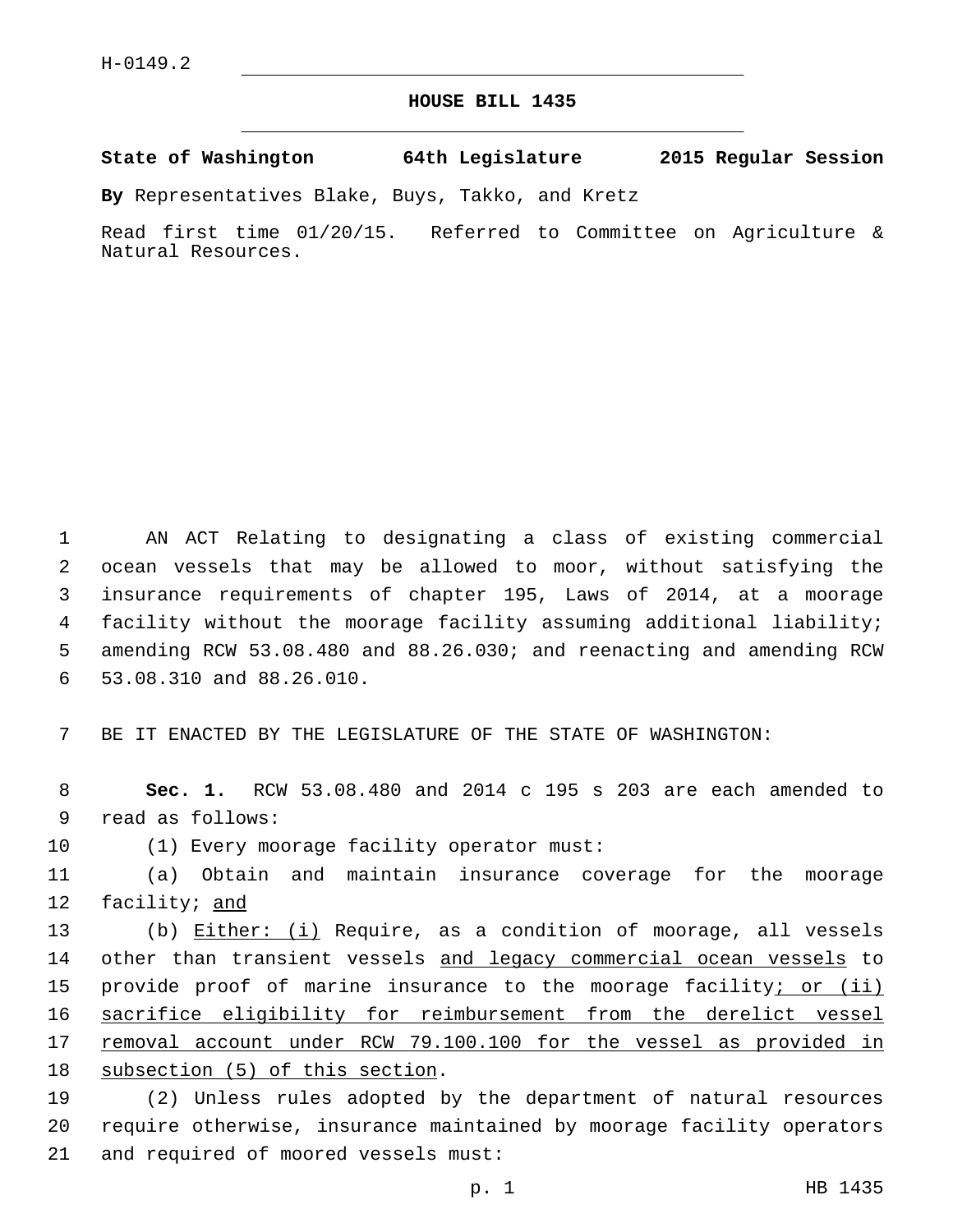(a) Provide coverage at liability limits of at least three 2 hundred thousand dollars per occurrence; and

 (b) Include, at a minimum, general, legal, and pollution 4 liability coverage.

 (3) The purchaser of marine insurance under this section may satisfy the requirements of this section through the purchase of 7 multiple policies as necessary.

 (4) The requirement under this section for moorage facility operators to require proof of marine insurance from mooring vessels applies whenever a moorage facility operator enters an initial or renewal moorage agreement after June 12, 2014. The moorage facility operator is not required to verify independently whether a mooring vessel's insurance policy meets the requirements of this section and is not responsible for any change in insurance coverage applicable to the vessel that occurs after the initial agreement is entered into or 16 in the time period between agreement renewals.

 (5) Any moorage facility operator that the department has determined has failed to satisfy the requirements of this section is not eligible for reimbursement from the derelict vessel removal 20 account under RCW 79.100.100.

 **Sec. 2.** RCW 88.26.030 and 2014 c 195 s 202 are each amended to 22 read as follows:

(1) Every private moorage facility operator must:

 (a) Obtain and maintain insurance coverage for the private moorage facility; and

26 (b) Either: (i) Require, as a condition of moorage, all vessels 27 other than transient vessels and legacy commercial ocean vessels to 28 provide proof of marine insurance to the moorage facility; or (ii) assume potential secondary liability for the vessel as provided in 30 subsection (5) of this section.

 (2) Unless rules adopted by the department of natural resources require otherwise, insurance maintained by private moorage facility 33 operators and required of moored vessels must:

 (a) Provide coverage at liability limits of at least three 35 hundred thousand dollars per occurrence; and

 (b) Include, at a minimum, general, legal, and pollution 37 liability coverage.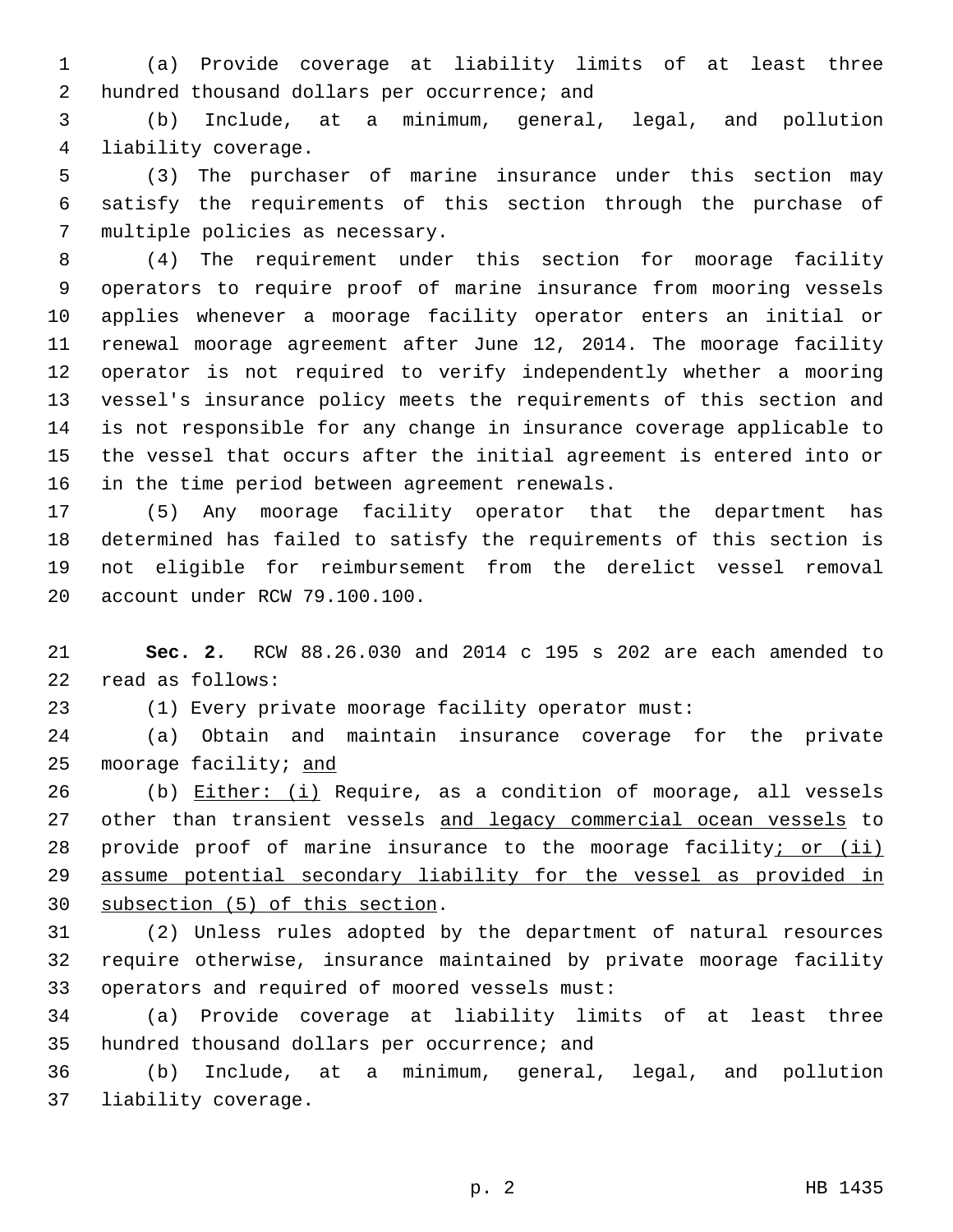(3) The purchaser of marine insurance under this section may satisfy the requirements of this section through the purchase of 3 multiple policies as necessary.

 (4) The requirement under this section for private moorage facility operators to require proof of marine insurance from mooring vessels applies whenever a private moorage facility operator enters an initial or renewal moorage agreement after June 12, 2014. The private moorage facility operator is not required to verify independently whether a mooring vessel's insurance policy meets the requirements of this section and is not responsible for any change in insurance coverage applicable to the vessel that occurs after the initial agreement is entered into or in the time period between 13 agreement renewals.

 (5) Any private moorage facility operator who fails to satisfy the requirements of this section incurs secondary liability under RCW 79.100.060 for any vessel located at the private moorage facility that meets the definition of derelict vessel or abandoned vessel as 18 those terms are defined in RCW 79.100.010.

 **Sec. 3.** RCW 53.08.310 and 2014 c 195 s 205 are each reenacted 20 and amended to read as follows:

 Unless the context clearly requires otherwise, the definitions in this section apply throughout this section, RCW 53.08.480, and 53.08.320.23

 (1) "Moorage facility" means any properties or facilities owned or operated by a moorage facility operator which are capable of use 26 for the moorage or storage of vessels.

 (2) "Moorage facility operator" means any port district, city, town, metropolitan park district, or county which owns and/or 29 operates a moorage facility.

 (3) "Owner" means every natural person, firm, partnership, corporation, association, or organization, or agent thereof, with actual or apparent authority, who expressly or impliedly contracts 33 for use of a moorage facility.

 (4) "Port charges" mean charges of a moorage facility operator for moorage and storage, and all other charges owing or to become owing under a contract between a vessel owner and the moorage facility operator, or under an officially adopted tariff including, but not limited to, costs of sale and related legal expenses.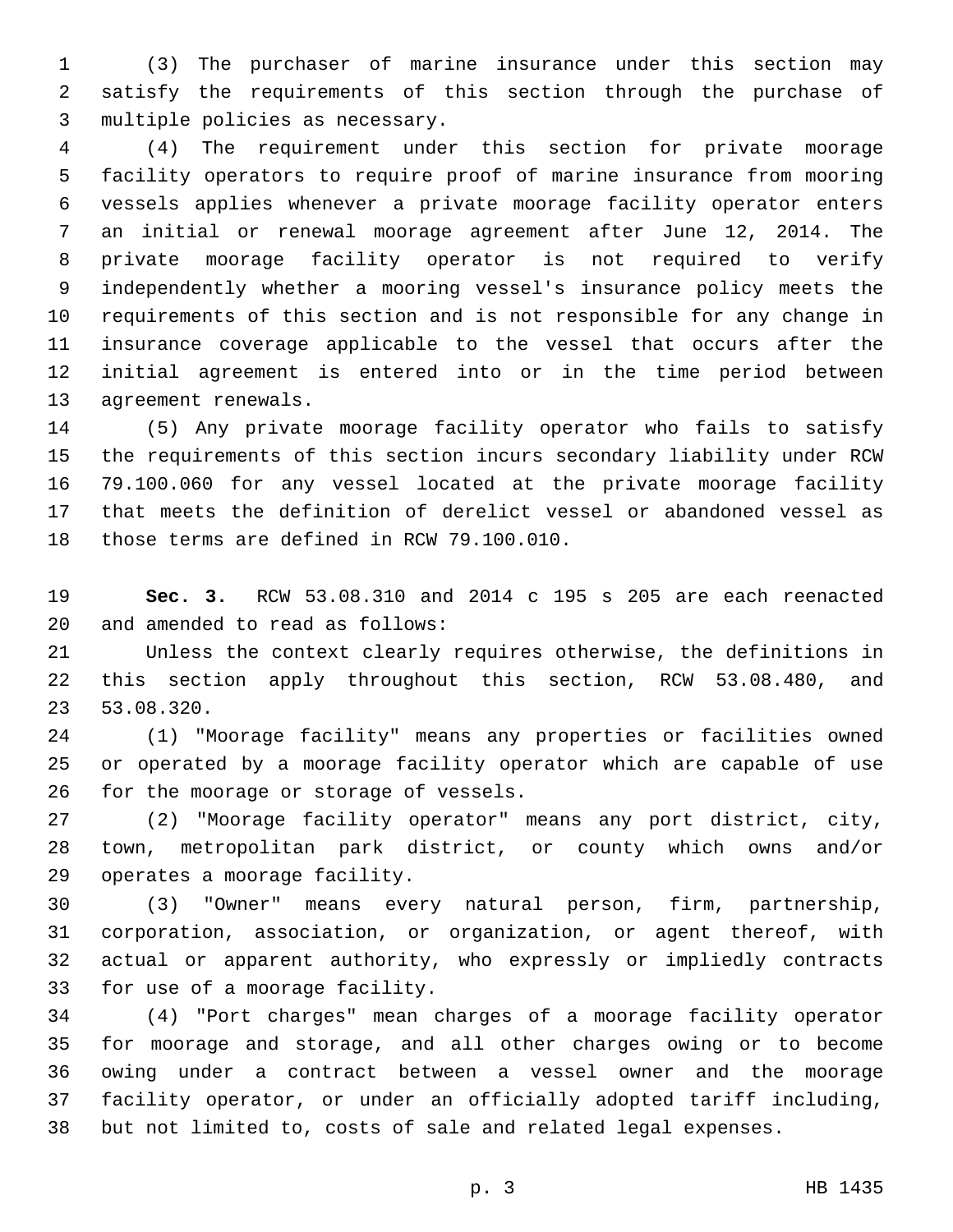(5) "Transient vessel" means a vessel using a moorage facility and which belongs to an owner who does not have a moorage agreement with the moorage facility operator. Transient vessels include, but are not limited to: Vessels seeking a harbor of refuge, day use, or overnight use of a moorage facility on a space-as-available basis. Transient vessels may also include vessels taken into custody under 7 RCW 79.100.040.

 (6) "Vessel" means every species of watercraft or other artificial contrivance capable of being used as a means of transportation on water and which does not exceed two hundred feet in length. "Vessel" includes any trailer used for the transportation of 12 watercraft.

 (7) "Legacy commercial ocean vessel" means an individual vessel whose owner was required to pay an annual derelict vessel removal fee 15 under RCW 79.100.180 in 2015 for the specific vessel and had, in 16 2014, both a moorage agreement in place with a moorage facility 17 operator for the specific vessel and a license from the department of fish and wildlife under Title 77 RCW designating the specific vessel for participation in a commercial ocean fishery. The status of "legacy commercial ocean vessel" belongs to the vessel itself and is not transferable to other vessels commonly or subsequently owned by the vessel owner.

 **Sec. 4.** RCW 88.26.010 and 2014 c 195 s 204 are each reenacted 24 and amended to read as follows:

 Unless the context clearly requires otherwise, the definitions in 26 this section apply throughout this chapter.

 (1) "Charges" means charges of a private moorage facility operator for moorage and storage, all other charges owing to or that become owing under a contract between a vessel owner and the private moorage facility operator, or any costs of sale and related legal 31 expenses for implementing RCW 88.26.020.

 (2) "Owner" means every natural person, firm, partnership, corporation, association, or organization, or their agent, with actual or apparent authority, who expressly or impliedly contracts 35 for use of a moorage facility.

 (3) "Private moorage facility" means any properties or facilities owned or operated by a private moorage facility operator that are capable of use for the moorage or storage of vessels.